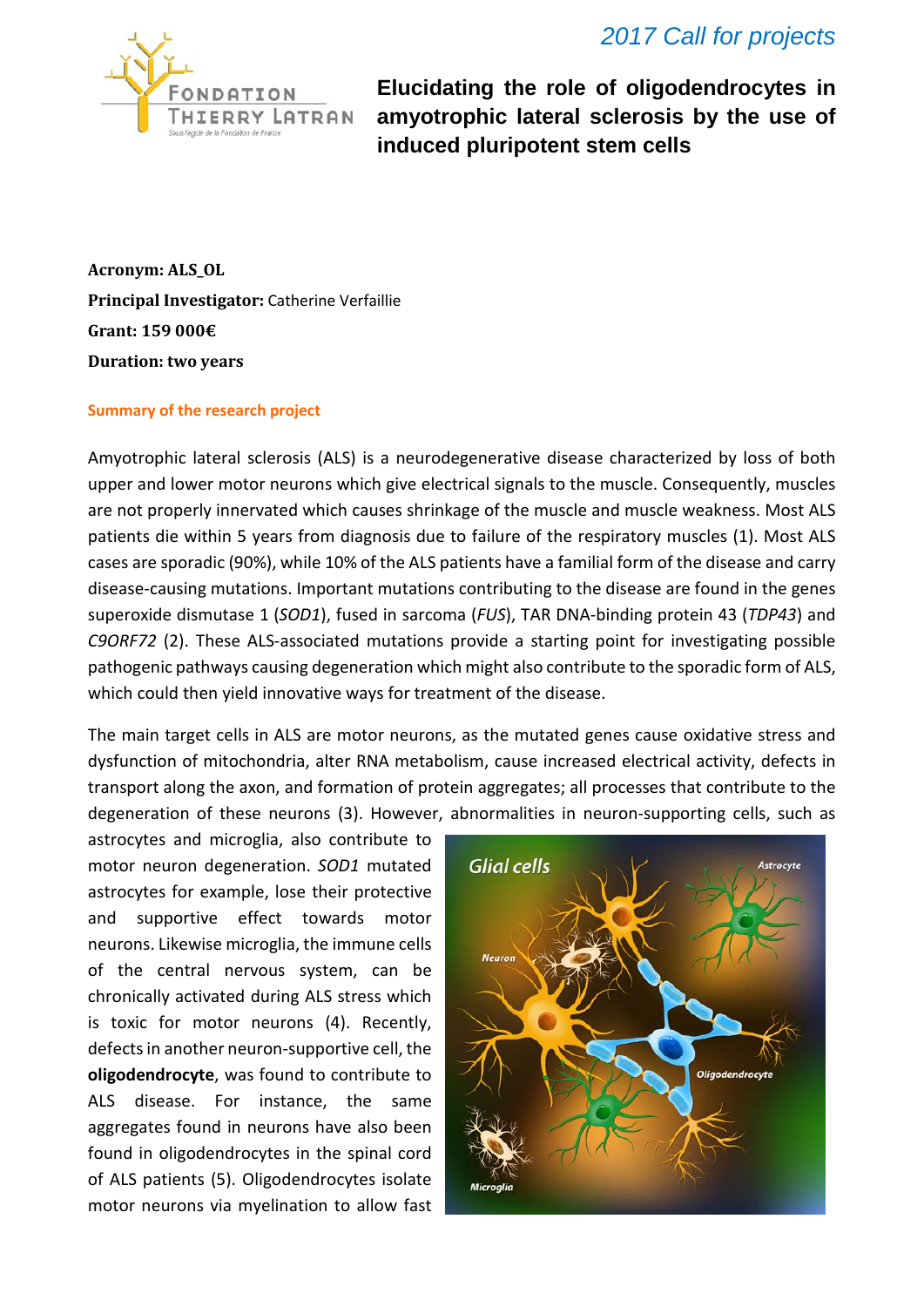

**Elucidating the role of oligodendrocytes in amyotrophic lateral sclerosis by the use of induced pluripotent stem cells**

conduction of the electrical signal along motor neurons. Moreover, they metabolically support motor neurons by providing lactate as important energy source.

The exact role of mutant oligodendrocytes in ALS is not yet fully understood. Although it is hypothesized that ALS-linked mutations make oligodendrocytes more vulnerable to oxidative stress. This initial oligodendrocyte damage is then intensified by the damaging environment created by activated astrocytes/microglia and degenerating motor neurons. In this way, a vicious cycle is created because degenerating MNs are damaging to oligodendrocytes while damaged oligodendrocytes are detrimental for MNs. As a compensatory mechanism, oligodendroglial precursor cells become activated and start proliferating to replace the lost oligodendrocytes. However, this damaging environment impairs the differentiation capacity of oligodendroglial precursor cells resulting in dysfunctional and immature oligodendrocytes (6).

To gain more insights into the pathological role of oligodendrocytes in ALS, the use of induced pluripotent stem cells (iPSCs) is a very good tool, as these pluripotent stem cells can be generated from ALS patients and subsequently differentiated towards oligodendrocytes *in vitro*. In 2016, Ferraiulolo *et al* generated via this route oligodendrocytes from sporadic ALS patients as well as familial cases with mutated *C9ORF72*, *TDP43*, *SOD1* and factor-induced gene 4 (*FIG4*). These ALSassociated oligodendrocytes induced motor neuron death by decreased lactate release and cell-cell interactions (7). The Verfaillie lab has generated a method to differentiate iPSC to 100% pure oligodendrocytes within 20 days, which is substantially faster and more robust than published sofar (Garcia-Leon, et al., under revision). Using this protocol, we want to investigate more thoroughly the role of ALS oligodendrocytes and their contribution to the MN degenerative pathology.

First, we want to characterize iPSC-derived oligodendrocytes carrying ALS-linked mutations to evaluate abnormalities in protein aggregation, electrophysiology and metabolism. Importantly, *FUS* mutated oligodendrocytes will be included as this ALS-causing mutation was not addressed by Ferraiuolo *et al*. Second, toxic and/or non-supportive effects of *FUS* mutated oligodendrocytes towards motor neurons will be investigated via co-culture experiments. Lastly to get a complete overview of possible pathways involved in oligodendrocyte dysfunction in ALS, the transcriptome of ALS-mutated oligodendrocytes will be mapped via RNA sequencing. After validating the most important deregulated transcriptional networks, new targets might be identified that can be modified by specific drugs to interfere with oligodendrocyte-based toxicity for motor neurons in ALS.

## **References**

2. Renton, A.E. *et al*. State of play in amyotrophic lateral sclerosis genetics. *Nat Neurosci.* **17**, 17-23 (2014).

<sup>1.</sup> Salameh, J.S. *et al*. Amyotrophic lateral sclerosis: review. *Semin Neurol*. **35**, 469-476 (2015).